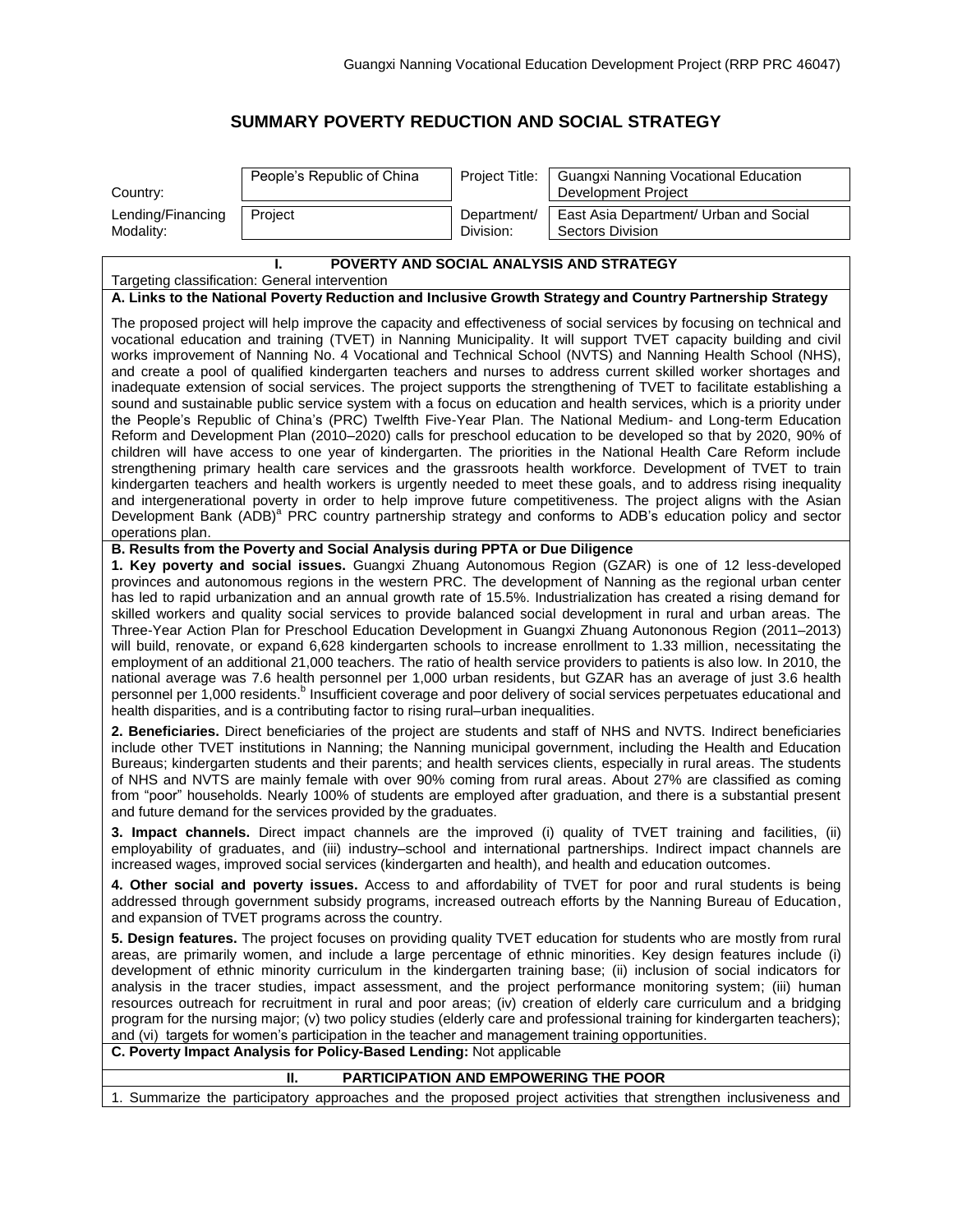| empowerment of the poor and vulnerable in project implementation. Participatory approaches include creation of core<br>teacher training network and process, curriculum development on ethnic minority culture, and development of a<br>human resources strategy with a focus on inclusion in recruitment.                                                                                                                                                                                                                                                                                                                                                                                                                                                                                                                                                                                                                                                                             |                                                                                                             |  |  |  |  |
|----------------------------------------------------------------------------------------------------------------------------------------------------------------------------------------------------------------------------------------------------------------------------------------------------------------------------------------------------------------------------------------------------------------------------------------------------------------------------------------------------------------------------------------------------------------------------------------------------------------------------------------------------------------------------------------------------------------------------------------------------------------------------------------------------------------------------------------------------------------------------------------------------------------------------------------------------------------------------------------|-------------------------------------------------------------------------------------------------------------|--|--|--|--|
| 2. If civil society has a specific role in the project, summarize the actions taken to ensure their participation. Research<br>institutions will conduct studies on selected TVET topics.                                                                                                                                                                                                                                                                                                                                                                                                                                                                                                                                                                                                                                                                                                                                                                                              |                                                                                                             |  |  |  |  |
| 3. Explain how the project ensures adequate participation of civil society organizations in project implementation.                                                                                                                                                                                                                                                                                                                                                                                                                                                                                                                                                                                                                                                                                                                                                                                                                                                                    |                                                                                                             |  |  |  |  |
| Direct support in project activities.<br>4. What forms of civil society organization participation is envisaged during project implementation?                                                                                                                                                                                                                                                                                                                                                                                                                                                                                                                                                                                                                                                                                                                                                                                                                                         |                                                                                                             |  |  |  |  |
| $\boxtimes$ Information gathering and sharing $\boxtimes$ Consultation $\boxtimes$ Collaboration $\Box$ Partnership                                                                                                                                                                                                                                                                                                                                                                                                                                                                                                                                                                                                                                                                                                                                                                                                                                                                    |                                                                                                             |  |  |  |  |
| 5. Will a project level participation plan be prepared to strengthen participation of civil society as interest holders for<br>affected persons particularly the poor and vulnerable?                                                                                                                                                                                                                                                                                                                                                                                                                                                                                                                                                                                                                                                                                                                                                                                                  |                                                                                                             |  |  |  |  |
| $\boxtimes$ No. Actions included in project design<br>$\square$ Yes.                                                                                                                                                                                                                                                                                                                                                                                                                                                                                                                                                                                                                                                                                                                                                                                                                                                                                                                   |                                                                                                             |  |  |  |  |
| III. GENDER AND DEVELOPMENT                                                                                                                                                                                                                                                                                                                                                                                                                                                                                                                                                                                                                                                                                                                                                                                                                                                                                                                                                            |                                                                                                             |  |  |  |  |
| Gender mainstreaming category: Effective gender mainstreaming                                                                                                                                                                                                                                                                                                                                                                                                                                                                                                                                                                                                                                                                                                                                                                                                                                                                                                                          |                                                                                                             |  |  |  |  |
| A. Key issues. Both schools are dominated by female students, who account for some 98% of preschool education,<br>97% of nursing, and 40% of rural doctor training students. The project provides for career and employment<br>opportunities for a substantial number of students from poor and rural areas, and these opportunities are primarily<br>directed to women. The job service areas of kindergarten teachers, nursing, and elderly care are all rapidly expanding<br>in response to urbanization and key education and health sector policies to improve coverage and access to early<br>childhood education and quality health care services. The employment rate of graduates from both schools is 100%.<br>By improving the quality of social services, TVET will have a substantial impact on creating pathways for women, and<br>especially rural women, to enter the new service-driven economy and participate in the social and economic<br>development of Nanning. |                                                                                                             |  |  |  |  |
| B. Key actions. The gender action plan (GAP) actions include (i) ensuring gender-sensitive materials are prepared                                                                                                                                                                                                                                                                                                                                                                                                                                                                                                                                                                                                                                                                                                                                                                                                                                                                      |                                                                                                             |  |  |  |  |
| under the competency-based curriculum development; (ii) providing access to training opportunities for female staff;<br>(iii) development of a human resources outreach program for recruitment in rural areas, with an emphasis on                                                                                                                                                                                                                                                                                                                                                                                                                                                                                                                                                                                                                                                                                                                                                    |                                                                                                             |  |  |  |  |
| addressing gender stereotypes, and encouraging more young men to join the kindergarten and nursing programs and                                                                                                                                                                                                                                                                                                                                                                                                                                                                                                                                                                                                                                                                                                                                                                                                                                                                        |                                                                                                             |  |  |  |  |
| young women to join the rural doctors programs; (iv) identifying gender issues to be addressed in curriculum                                                                                                                                                                                                                                                                                                                                                                                                                                                                                                                                                                                                                                                                                                                                                                                                                                                                           |                                                                                                             |  |  |  |  |
| development for elderly care; and (v) ensuring that women have access to the jobs related to construction activities.<br>$\boxtimes$ Gender action plan<br>$\Box$ Other actions or measures<br>$\Box$ No action or measure                                                                                                                                                                                                                                                                                                                                                                                                                                                                                                                                                                                                                                                                                                                                                             |                                                                                                             |  |  |  |  |
|                                                                                                                                                                                                                                                                                                                                                                                                                                                                                                                                                                                                                                                                                                                                                                                                                                                                                                                                                                                        |                                                                                                             |  |  |  |  |
| IV. ADDRESSING SOCIAL SAFEGUARD ISSUES                                                                                                                                                                                                                                                                                                                                                                                                                                                                                                                                                                                                                                                                                                                                                                                                                                                                                                                                                 |                                                                                                             |  |  |  |  |
| A. Involuntary Resettlement                                                                                                                                                                                                                                                                                                                                                                                                                                                                                                                                                                                                                                                                                                                                                                                                                                                                                                                                                            | $\boxtimes$ C<br>Safeguard Category: $\Box$ A $\Box$ B<br>- I FI                                            |  |  |  |  |
| 1. Key impacts. No involuntary resettlement or land acquisition will take place under the project. A due diligence<br>report has been prepared and approved.                                                                                                                                                                                                                                                                                                                                                                                                                                                                                                                                                                                                                                                                                                                                                                                                                           |                                                                                                             |  |  |  |  |
| 2. Strategy to address the impacts. Not applicable                                                                                                                                                                                                                                                                                                                                                                                                                                                                                                                                                                                                                                                                                                                                                                                                                                                                                                                                     |                                                                                                             |  |  |  |  |
| 3. Plan or other Actions.                                                                                                                                                                                                                                                                                                                                                                                                                                                                                                                                                                                                                                                                                                                                                                                                                                                                                                                                                              |                                                                                                             |  |  |  |  |
| $\Box$ Resettlement plan<br>$\Box$ Resettlement framework                                                                                                                                                                                                                                                                                                                                                                                                                                                                                                                                                                                                                                                                                                                                                                                                                                                                                                                              | Combined resettlement and indigenous peoples plan<br>Combined resettlement framework and indigenous peoples |  |  |  |  |
| Environmental and social management                                                                                                                                                                                                                                                                                                                                                                                                                                                                                                                                                                                                                                                                                                                                                                                                                                                                                                                                                    | planning framework                                                                                          |  |  |  |  |
| system arrangement                                                                                                                                                                                                                                                                                                                                                                                                                                                                                                                                                                                                                                                                                                                                                                                                                                                                                                                                                                     | $\Box$ Social impact matrix                                                                                 |  |  |  |  |
| $\boxtimes$ No action<br><b>B. Indigenous Peoples</b>                                                                                                                                                                                                                                                                                                                                                                                                                                                                                                                                                                                                                                                                                                                                                                                                                                                                                                                                  | ⊠в<br>С<br>F <sub>1</sub><br>Safeguard Category: [<br>A                                                     |  |  |  |  |
| 1. Key impacts. The poverty and social assessment concluded that there will be no negative impacts on ethnic                                                                                                                                                                                                                                                                                                                                                                                                                                                                                                                                                                                                                                                                                                                                                                                                                                                                           |                                                                                                             |  |  |  |  |
| minority communities surrounding the TVET institutions or students and staff at the project schools. Ethnic minorities                                                                                                                                                                                                                                                                                                                                                                                                                                                                                                                                                                                                                                                                                                                                                                                                                                                                 |                                                                                                             |  |  |  |  |
| make up more than half of the student and staff population in the two project schools, with the majority coming from                                                                                                                                                                                                                                                                                                                                                                                                                                                                                                                                                                                                                                                                                                                                                                                                                                                                   |                                                                                                             |  |  |  |  |
| the Zhuang ethnic minority. The consultations have determined that there are affirmative government policies for<br>ethnic minority groups for admission to TVET education, including specific subsidies to ensure affordability and                                                                                                                                                                                                                                                                                                                                                                                                                                                                                                                                                                                                                                                                                                                                                   |                                                                                                             |  |  |  |  |
| access. Ethnic minority students in the project institutions will benefit equally from project.                                                                                                                                                                                                                                                                                                                                                                                                                                                                                                                                                                                                                                                                                                                                                                                                                                                                                        |                                                                                                             |  |  |  |  |
| Is broad community support triggered? $\Box$ Yes                                                                                                                                                                                                                                                                                                                                                                                                                                                                                                                                                                                                                                                                                                                                                                                                                                                                                                                                       | $\boxtimes$ No                                                                                              |  |  |  |  |
| 2. Strategy to address the impacts. As per para. 17 SR3 of the ADB Safeguard Policy Statement (2009), the project                                                                                                                                                                                                                                                                                                                                                                                                                                                                                                                                                                                                                                                                                                                                                                                                                                                                      |                                                                                                             |  |  |  |  |
| has included measures in the overall project design in lieu of preparing a separate IPP. Design elements to ensure<br>ethnic minority inclusion are included in several of the TVET capacity building components and the social action plan<br>(SAP).                                                                                                                                                                                                                                                                                                                                                                                                                                                                                                                                                                                                                                                                                                                                  |                                                                                                             |  |  |  |  |
| 3. Plan or other actions.                                                                                                                                                                                                                                                                                                                                                                                                                                                                                                                                                                                                                                                                                                                                                                                                                                                                                                                                                              |                                                                                                             |  |  |  |  |
| Indigenous peoples plan                                                                                                                                                                                                                                                                                                                                                                                                                                                                                                                                                                                                                                                                                                                                                                                                                                                                                                                                                                | Combined resettlement plan and indigenous                                                                   |  |  |  |  |
| Indigenous peoples planning framework<br>Environmental and social management system                                                                                                                                                                                                                                                                                                                                                                                                                                                                                                                                                                                                                                                                                                                                                                                                                                                                                                    | peoples plan<br>Combined resettlement framework and indigenous                                              |  |  |  |  |
| arrangement<br>Social impact matrix                                                                                                                                                                                                                                                                                                                                                                                                                                                                                                                                                                                                                                                                                                                                                                                                                                                                                                                                                    | peoples planning framework<br>Indigenous peoples plan elements integrated in<br>⊠                           |  |  |  |  |